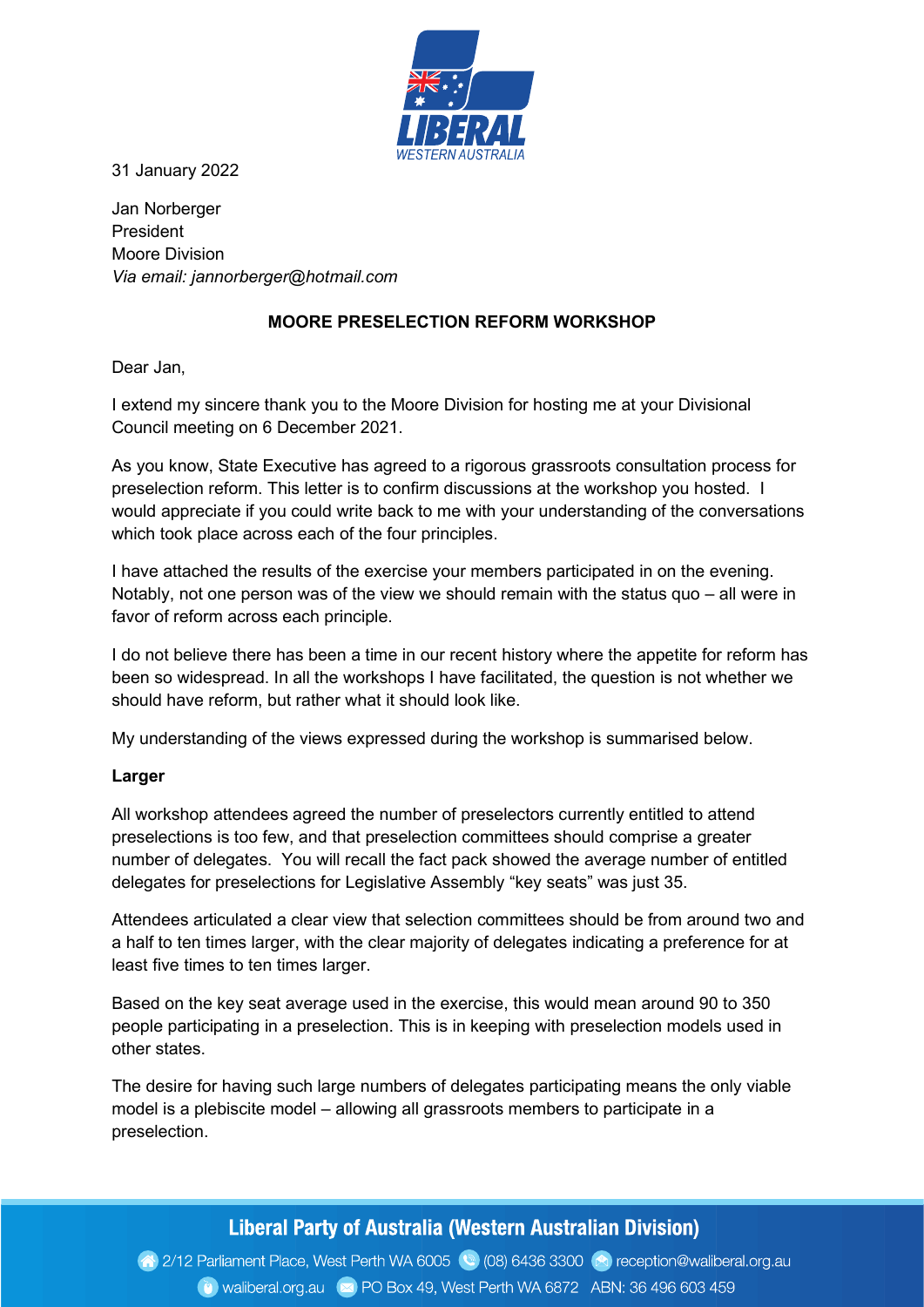For example, Moore Division has 12 branches. To continue the delegate system and reach the desired number of preselectors, each branch would need to elect between 7 and 28 delegates, which is unworkable given an average branch typically comprises ~30 members. Instead, the whole membership of the Division should be enfranchised.

## Local

All workshop attendees agreed that the current proportion of local delegates attending key seat pre-selections was too low. You will recall the fact pack showed only ~58% of delegates in most key seat preselections were locals who lived and worked in the electorate.

Attendees agreed preselections should comprise at least 85% local delegates, and as high as 100% as is the case in Tasmania. Again, there is a relatively even distribution between these two options.

Further, there was considerable discussion over the definition of what should constitute a "local delegate". Some attendees were supported the view that the definition of local should only enfranchise those delegates who are on the electoral roll at a residential address within the electorate where the pre-selection is being conducted.

This view received strong support on the basis that adopting a looser definition of "local" could result in the signing-up of members who live outside the electorate, with those "outside" members having a disproportionate influence over preselections. Attendees viewed this as insidious branch stacking, which should be resisted.

Others rejected this view on the basis that it would disenfranchise loyal, hard working members of the Division who were not on the electoral roll within its boundaries. These include members who live in:

- The electorate, but by virtue of lacking Australian citizenship, are not on the electoral roll
- Another area, but choose to be members of Moore Division because they:
	- Wish to contribute where they are a member because of historical links to that community or their support for the candidate or MP
	- Joined Moore Division or one of its branches because those constituent bodies are particularly active, whereas the bodies where they live are less active
	- Have strong friendships with other members of Moore Division, and want to associate with them

I would be grateful if you could discuss these issues with your members, and confirm whether they want to include the above members in future Moore Division preselections.

## Simpler

All workshop attendees favored a simpler preselection system that was easy to administer.

To achieve this, attendees expressed support for two methods of selection committee composition:

- Having just local delegates able to attend a preselection, who must be on the electoral roll.
- A mixture of local and central delegates, with one set of eligibility criteria. For example, in addition to the electoral roll component for local delegates, this could be that they must be a member of the Party for a period of time.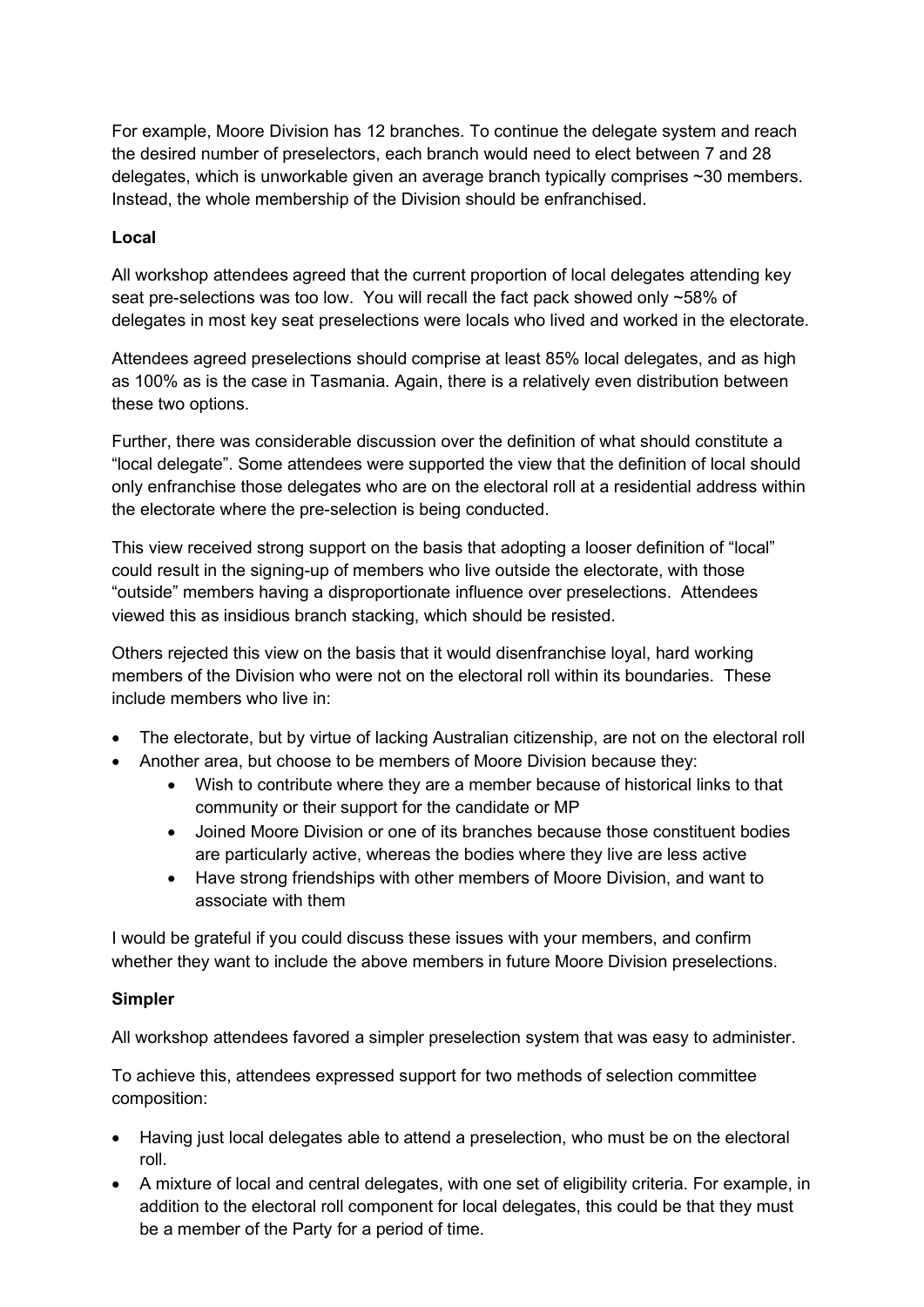I did not sense that either model would impact any attendee's willingness to support reform, as long as the criteria outlined in the "larger" and "local" sections were met.

## Better Vetting

No one at the workshop believed the current arrangements around candidate vetting were adequate. Attendees accepted that the WA Liberal Party needed to codify its vetting processes, and were willing to look to other States for guidance on how to achieve this.

There was one clear school of thought on how vetting could be improved, that a vetting committee should exist, and should provide advice to State Executive which could then stop an application from progressing.

Again, even despite– they were willing to consider alternative vetting models as reform discussions progressed across the Party.

### Other matters

In addition to the above, there were a range of views put by members on the night which have been consistently raised in other workshops. I offer no opinion on these points, but ask that you consider them in the response from your Division given they continue to be a topic of discussion.

- That being an office bearer in a Division or local branch is a measure of contribution and that person should be enfranchised with a vote, even if not otherwise eligible. The counterargument has been made that this could skew executive positions to those who are not local.
- That there could be a grandfather or sunset clause on eligibility to vote in local preselections for those who are not local, but once were. For example, the Victorian Liberal Party's constitution makes allowances for those who were a member of a local branch on 12 October 2008 and who lived in the area at some point from 1 July 2007. This could, however, undermine the simpler to administer principle, and create two classes of membership.

### Next steps

I am conducting workshops in each Division, after which they will receive a letter just like this, allowing a further opportunity to put their views. Taking those into account, we will then identify and models which deliver against the four principles.

It is anticipated these workshops will be completed by the end of February/early March 2022. Models will be circulated, with another opportunity for consultation and feedback.

Please extend my sincere appreciation to all those who participated on the night. There was a very high level of engagement, with the majority of people in the room expressing their view at some point.

That demonstrates not only the appetite for reform, but that we can have a respectful, sober and mature conversation about the future of selecting candidates to represent our great Party in the community, and ultimately, in Parliament.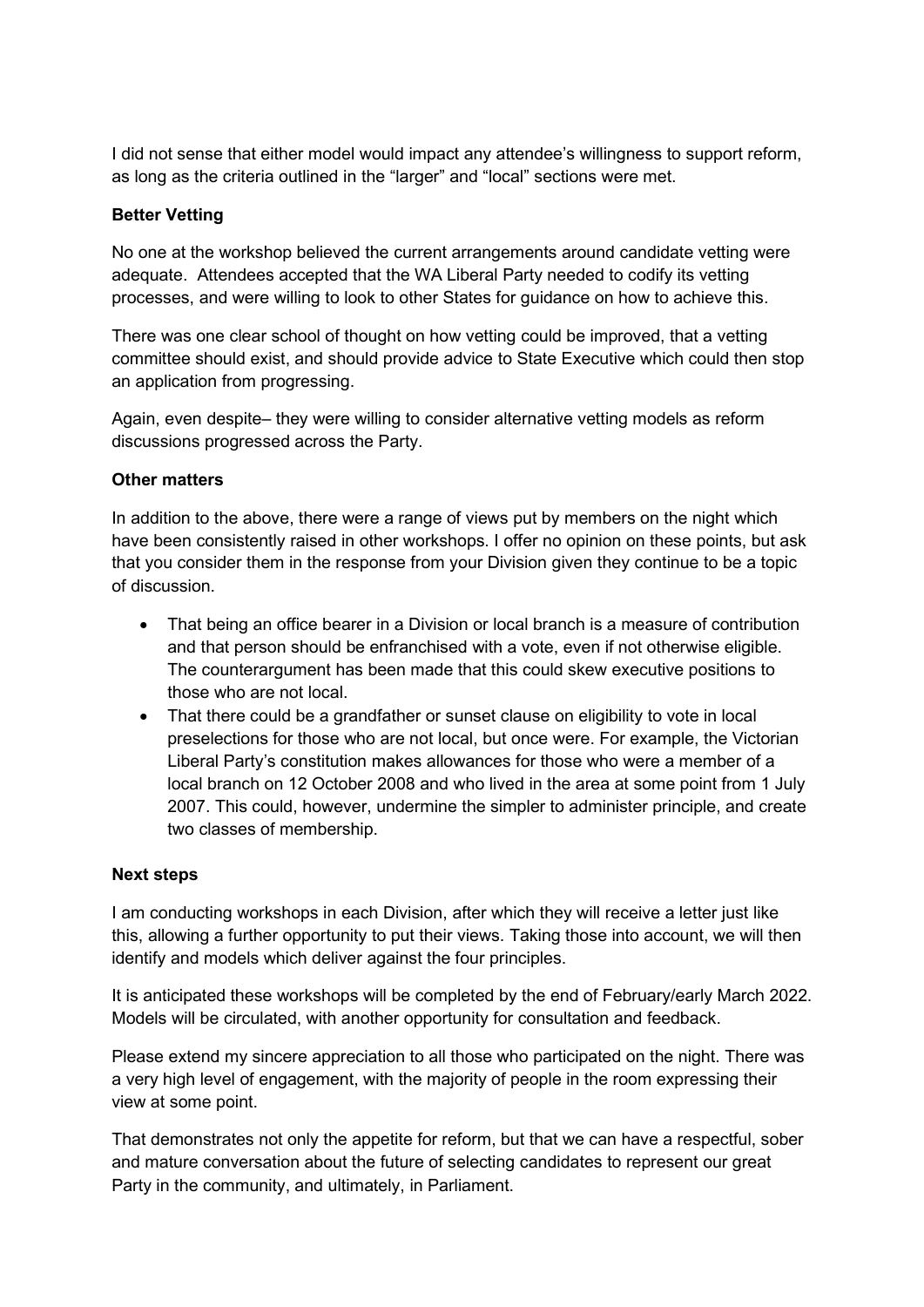I look forward to your response and continuing to work with you and the Moore Division. Please note I plan on releasing this letter publicly on the reform section of the Party's website, as well as your response.

Yours sincerely,

Richard Wilson State President